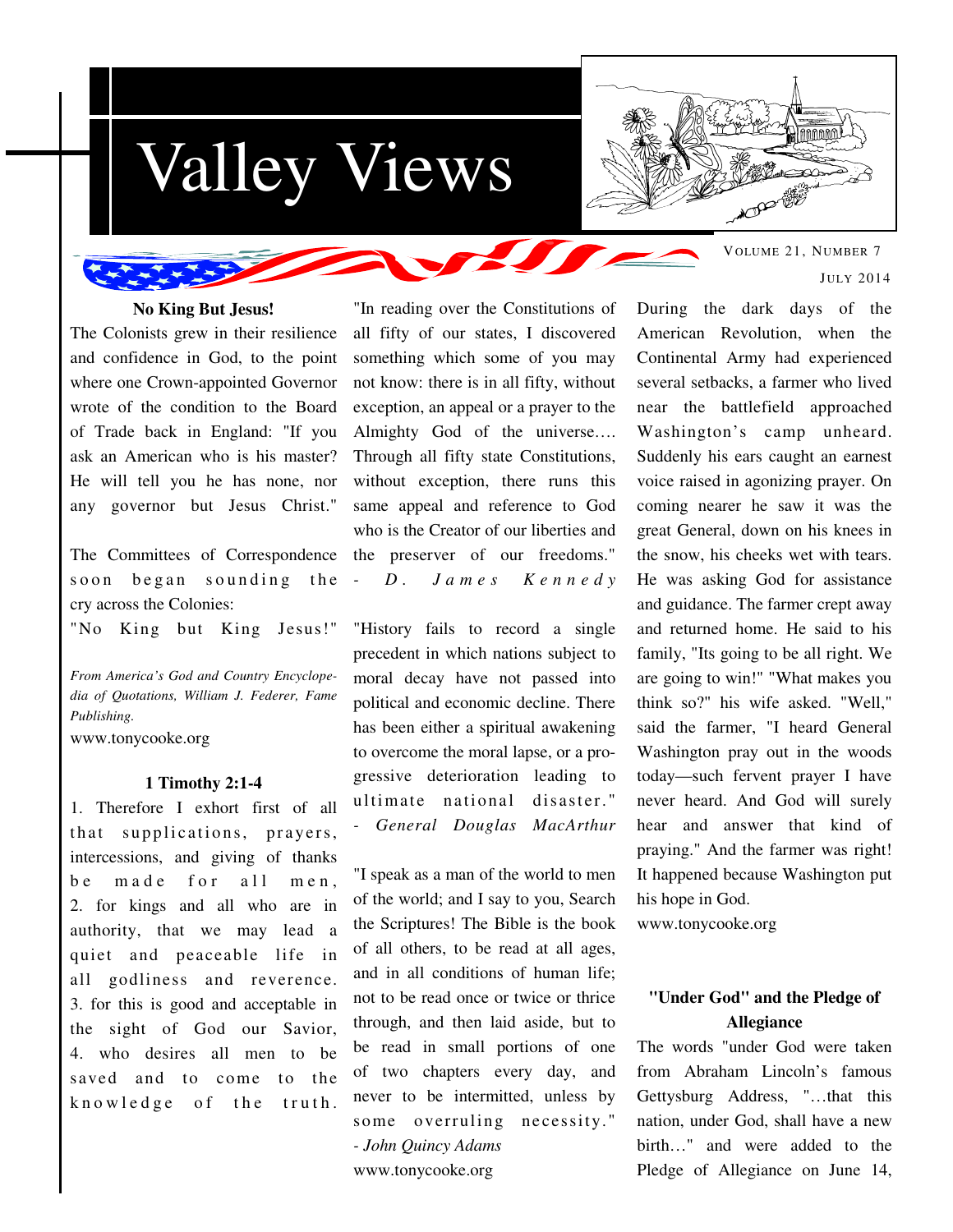VOLUME 21, NUMBER 7 PAGE 2

1954 by a joint resolution of Congress, 243 (Public Law 83-396). (The Pledge was initially adopted by the 79th Congress on December 28, 1945, as Public Law 287.) On June 14, 1954, President Eisenhower signed into law the pledge:

"I pledge allegiance to the flag of the United States of America, and to the Republic for which is stands, one nation, under God, indivisible, with liberty and justice for all."

President Eisenhower gave his support to the Congressional Act, which added the phrase, "under God" to the Pledge of Allegiance, saying:

"In this way we are reaffirming the transcendence of religious faith in America's heritage and future; in this way we shall constantly strengthen those spiritual weapons which forever will be our country's most powerful resource in peace and war."

President Eisenhower then stood on the steps of the Capitol Building and recited the **Pledge** of Allegiance for the first time with the phrase, "one nation under God."

*From America's God and Country Encyclopedia of Quotations, William J. Federer, Fame Publishing.*  www.tonycooke.org

"It is impossible to rightly govern the world without God and the Bible." - George Washington www.tonycooke.org



### Bishop Jeremiah Parks

Bishop Parks will be here in worship on Sunday, December 14th with a meal to follow. More details to follow.

# Christian Crusaders

There will be no meeting in June. The Christian Crusaders will meet at the church pavilion on Friday, July 25 at 6:00 pm. For a hot dog roast. Bring a side dish or snack to go with hot dogs.

### Prayer Chain

The parish prayer chain is being updated. If you would like to add or remove your name from the list please contact Kay Showers (570-538-1855).

### 50 Years

Do you remember when the basement was added at St. John's? Do you have any statistics or pictures? If so, please share information with Glenn Shadle or the adult Sunday School class.



# New Email

The office email address has been changed. Please send future correspondence to elimsportumc@gmail.com.

# **Elimsport Volunteers**

| <b>Greeters for July</b> |           |                                                 | <b>Nursery for July</b> |         |                      |
|--------------------------|-----------|-------------------------------------------------|-------------------------|---------|----------------------|
|                          |           | July 6 Polly Kahle                              |                         |         | July 6 Carol Riddell |
| July                     | $\sim$ 13 | Jenna Springman & family July 13 Hilda Sampsell |                         |         |                      |
| July                     | 20        | Joann Stainbrook                                |                         | July 20 | Taryn Myer           |
| July 27                  |           | Dave & Peg Kennedy                              |                         | July 27 | <b>Tweet Flick</b>   |
|                          |           |                                                 |                         |         |                      |

Thank you for allowing me to again experience a spirit filled Annual Conference.

Kay E. Showers



Pastor Mike and Kay at annual conference